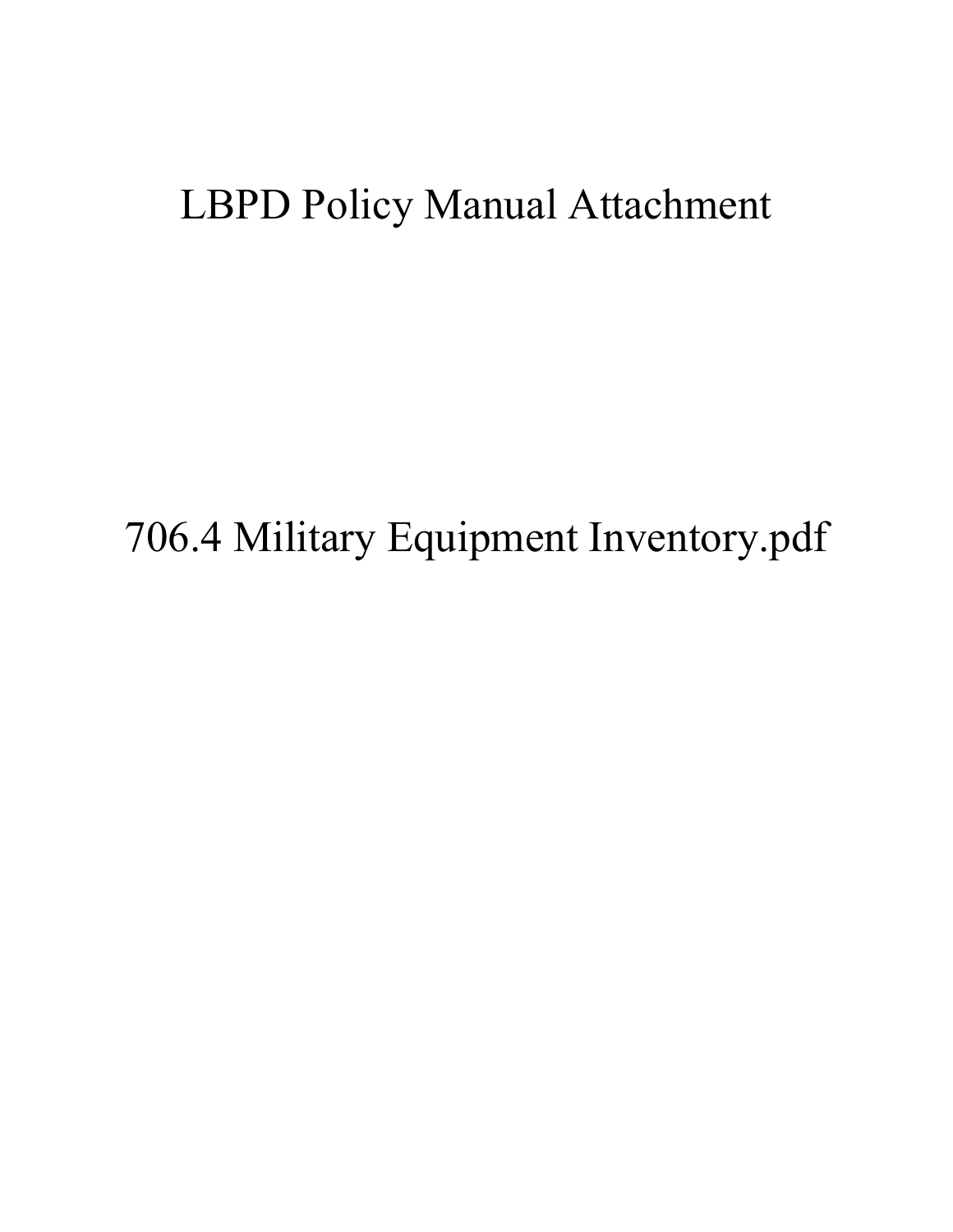# 1. Unmanned Arial Vehicles (Category 1)

### **a. Description, quantity, capabilities, and purchase cost:**

The Unmanned Aerial Systems in operation by the Los Banos Police Department are: DJI phantom pro-4 (Da-Jiang Innovations) (\$2500), DJI Phantom 3 Standard- (\$800), 3 (DJI) Mavic Mini (\$420.00) are all commercial/consumergrade UAS (Unmanned Aerial Systems) commonly used by construction and utility companies for the inspection of buildings, power lines, windmills and other infrastructure, The UAS is a battery powered remote operated device. The controller allows the pilot to control the UAS as well as view live video produced by the onboard camera system the drone is equipped with. Flight time for each battery is approximately 25-30 minutes depending on weather and flight conditions. Drones have been proven to be useful by public safety agencies to conduct pre-operational surveillance, search and rescue missions, and tactical situations where enhancing the view point reduces effect of law enforcement and fire personnel. The Department is currently in the test and evaluation phase of another commercial grade UAS.

#### **b. Purpose:**

To be deployed when the view would be enhanced to assist officers or incident commanders with the following situations, which include but are not limited to:

- I. Major collision investigation
- II. Search for missing persons
- III. Natural disaster management
- IV. Crime scene photography
- V. Tactical or other public safety and life preservation missions
- VI. In response to specific requests from local, state or federal fire authorities for fire response and/or prevention.

### **c. Authorized Use:**

Only assigned operators who have completed the required training shall be permitted to operate the UAV during approved missions. All other applicable LBPD Policies remain in effect, to include but not limited to, LBPD Policy 311- Search and Seizure, LBPD Policy 316- Missing Persons, LBPD Policy 606- Unmanned Arial System Operations and LBPD Policy 703- Vehicle Use.

### **d. Expected Lifespan:**

5 Years

### **e. Fiscal Impact:**

Annual maintenance cost of approximately \$1,000.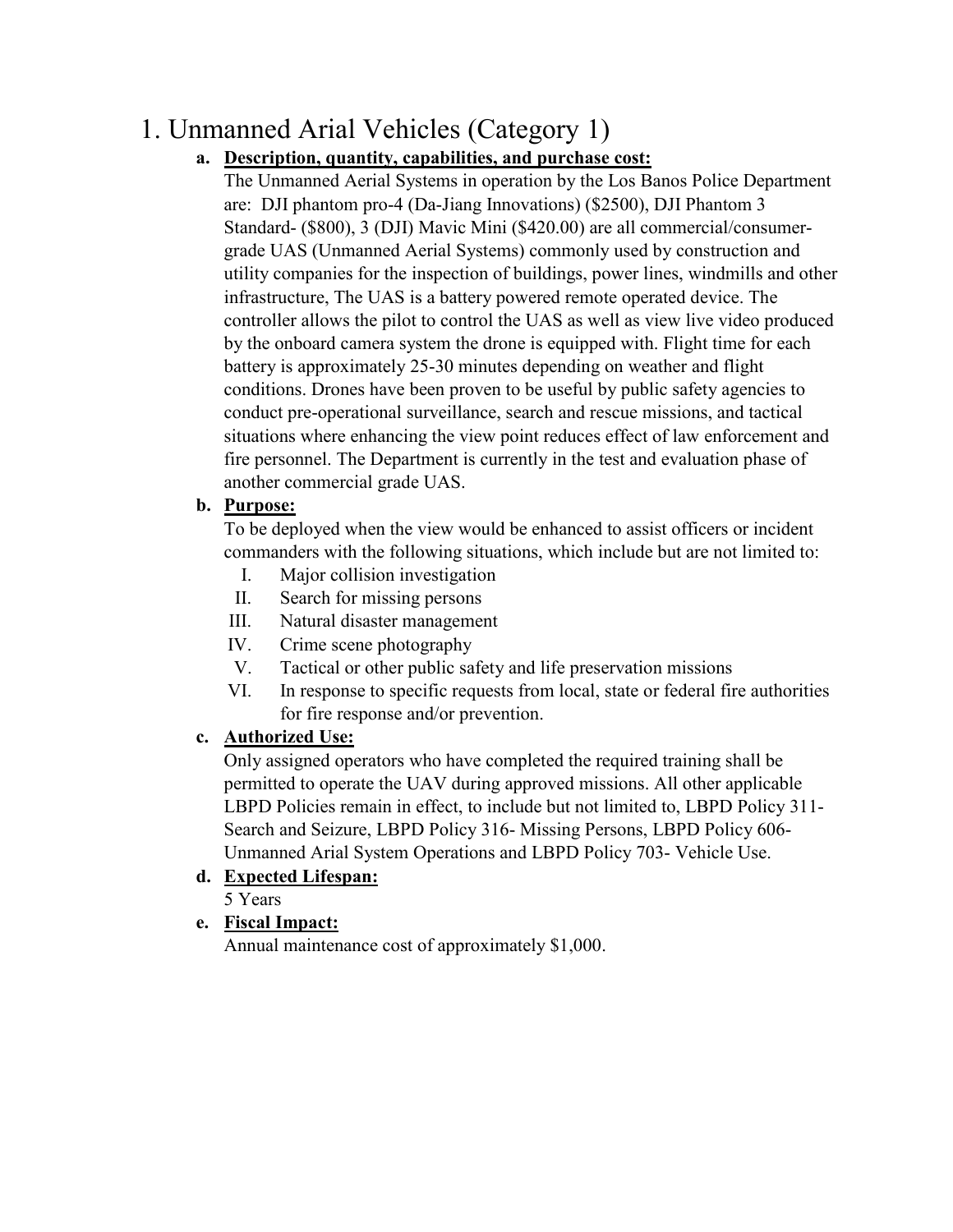# 2. Command and Control Vehicles (Category 5)

# **a. Description, quantity, capabilities, and purchase cost:**

2011 Bumper pull trailer with a custom interior equipped with electrical supply, generator power source, seating and workspace. The interior is climate controlled and lighted by several recessed florescent lighting fixtures. The rear portion of the trailer is equipped with a cargo-equipment and supply storage area. The Trailer is used on critical incidents to provide additional command and control as well as provide shelter, supply storage, and evidence storage. Approximate cost: \$15,000.00 funded through AVOID Grant- 2011.

#### **b. Purpose**

To be utilized for critical incident callouts

### **c. Authorized Use**

The Command Post Trailer is used by officers and staff who have been properly trained in the safe handling of the vehicle. The driver of the vehicle shall have a California driver license. All other applicable LBPD policies remain in effect to include, but not limited to, LBPD 703- Vehicle use, LBPD Policy- 802- Property and Evidence.

# **d. Expected Lifespan:**

20 Years

### **e. Fiscal Impact**

Annual maintenance cost of approximately \$2,000.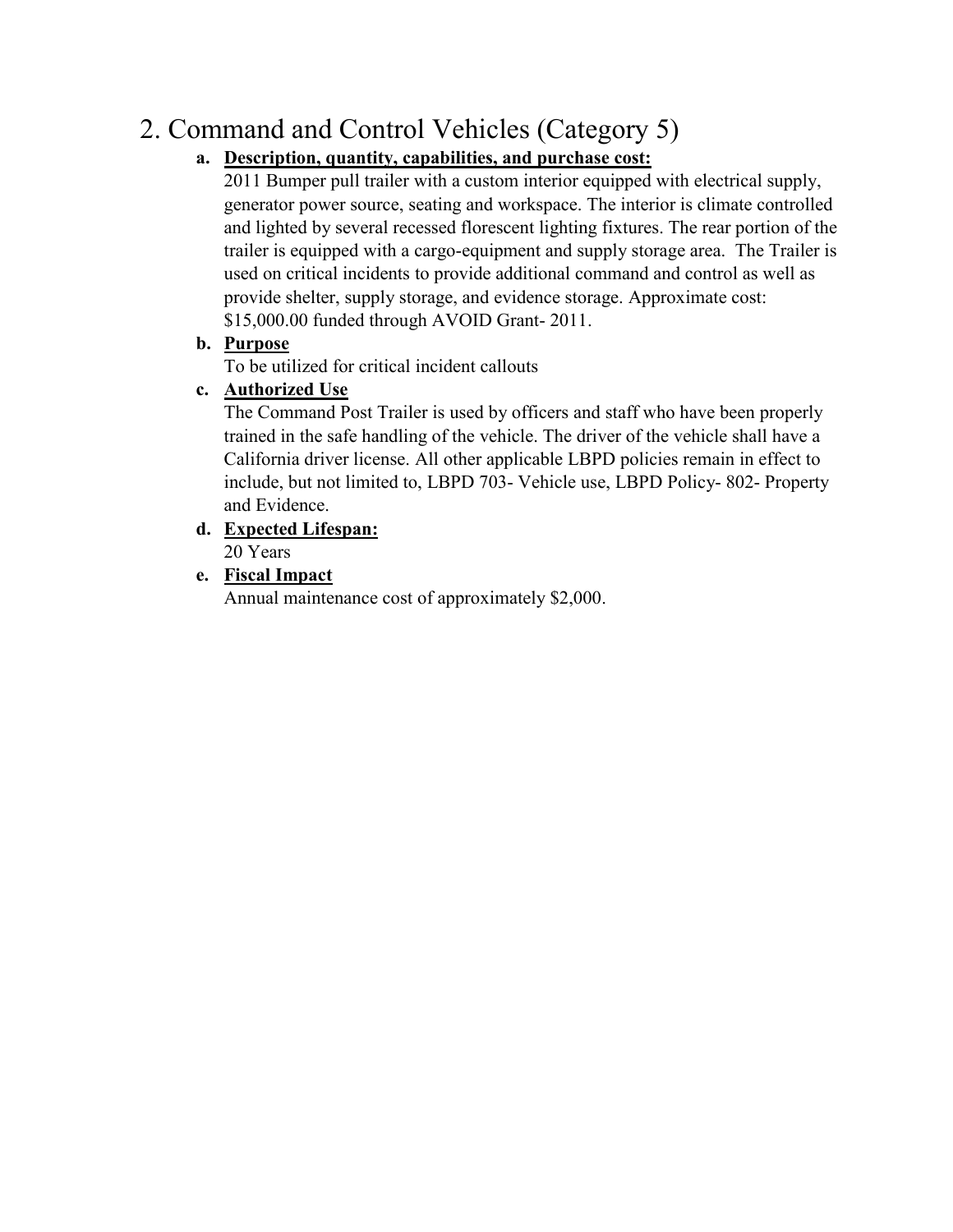# 3. Specialized Firearms and Ammunition (Equipment Category 10)

# **a. Description, quantity, capabilities, and purchase cost:**

- i. The Carbine Rifle is a firearm capable of accurately stopping an armed subject at various distances. The Carbine Rifle is a lightweight, air-cooled, gas operated, magazine fed, shoulder fired weapon, designated for semiautomatic and selective fire. The Carbine Rifle does not have an expiration and will need to be serviced or replaced with the Rifle fails or breaks. The .223/5.56 cartridge is used as a lethal option designed to stop a violent encounter. The projectile is capable of penetrating soft body armor being worn by armed subjects. Colt Ar-15/ M4 Approximate Cost \$15,000 Quantity-15 Windham Weaponry R11SFST-7 WW15/AR-15 5.56 Quantity: 14 Cost; Approximately \$13,934.68.
- ii. The Federal American Eagle .223-.62 grain FMJ is the Departments primary training and duty ammunition, the ammunition is deployed during potential leather encounters when shooting from distance or through barriers- Cost: \$3,956.20 Quantity: 10,100 Rounds.
- iii. Remington UMC .223 62 grain CTFB is the Departments secondary training and duty ammunition, the ammunition is deployed during potential lethal encounters when shooting from distance or through barriers. Cost: 1,033.80 Quantity: 2800.

# **b. Purpose:**

To be used as precision weapons to address a threat with more precision and/or greater distances than a handgun, if present and feasible.

# **c. Authorized Use:**

Only members that are POST certified are authorized to use a rifle. All other applicable LBPD policies remain in effect, to included but not limited to LBPD policy 300- Use of Force, LBPD Policy 306- Firearms Training and Qualifications.

# **d. Expected Lifespan:**

- i. Carbine Rifle- No expiration
- ii. Federal American Eagle .223, 62 grain FMJ- No expiration
- iii. Remington UMC .223 62 grain CTFB- No expiration

# **e. Fiscal Impact:**

- i. Carbine Rifle- Annual Cost between \$0.00- \$10,000.
- ii. Federal American Eagle .223- 62 grain FMJ- Annual cost between \$0.00 to \$5,000.
- iii. Remington UMC .223 62 grain CTFB- Annual cost between \$0.00 to \$5,000.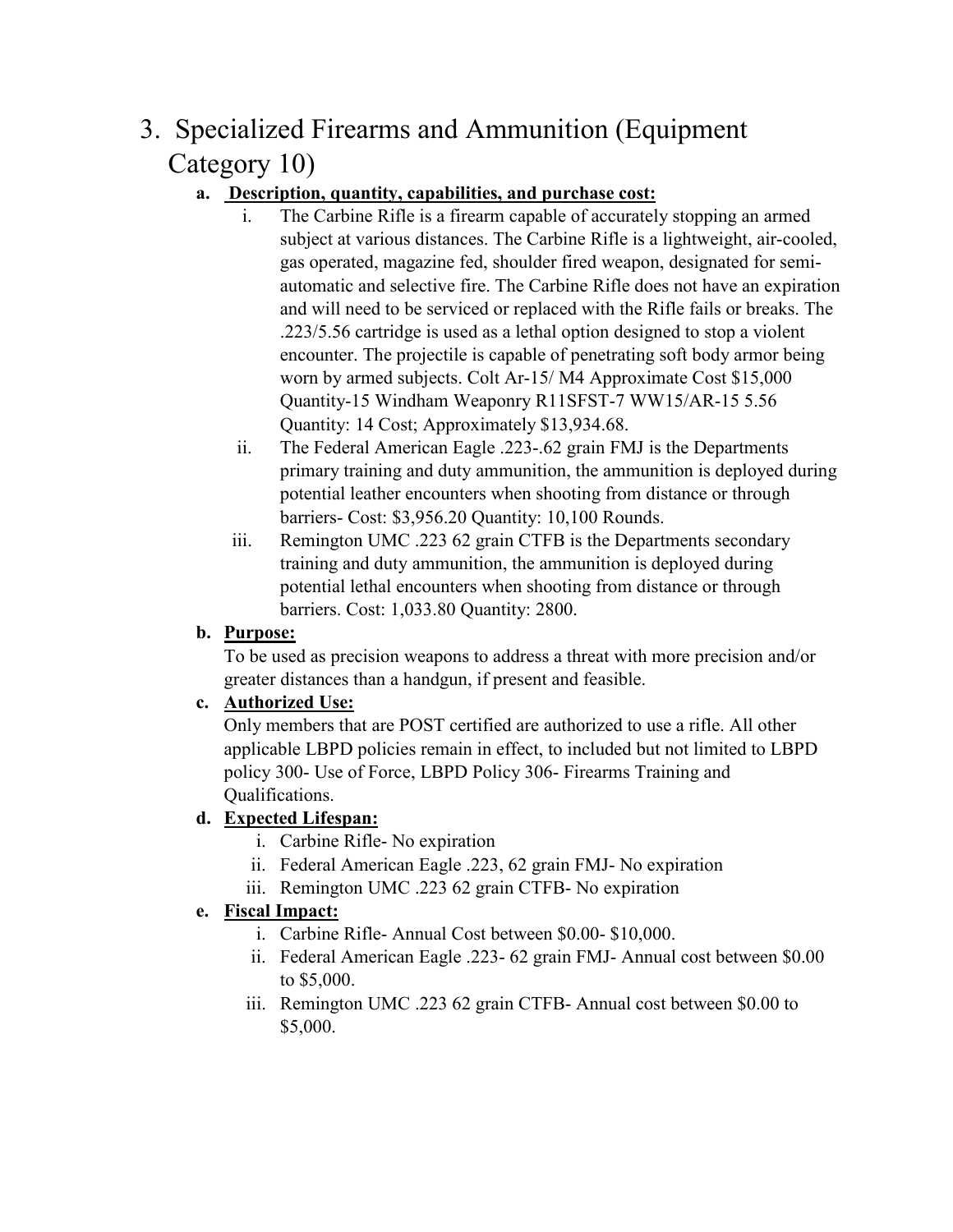# 4. PepperBall Launcher (Category 12)

### **a. Description, quantity, capabilities, and purchase cost:**

System that uses high pressure air to deliver Pelargonic Acid Vanillylamide (PAVA) powder projectiles (similar to a paint ball delivery system). The System is capable of launching projectiles at a subject up to 60'. The System is capable of area saturation up to 160'. This is a non-lethal option to offer law enforcement officers to deliver chemical agents and kinetic energy impacts to subjects in a potentially violent encounter. De-Escalation tool used to avoid further injuries or lethal options on a subject. Approximate Cost: \$2,000.00 Quantity: 4

i. PepperBall Live Projectile, the basic PepperBall projectile contains 2% PAVA pepper powder, and is designed for direct impact and area saturation, especially in confined, interior spaces. Discharged from a PepperBall Launcher, the projectile has a velocity of 280-350 FPS. The projectile has a direct impact of 60ft and an area saturation of 150=f. The projectile contains 0.5% PAVA powder .8230. Cost: \$3,412.00 Quantity: 1500.

### **b. Purpose:**

To limit the escalation of conflict where deployment of lethal force is prohibited or undesirable. Situations for use of the less lethal weapon systems may include but, are not limited to:

- i. Self-destructive, dangerous and/or combative individuals.
- ii. Riot/Crowd control and civil unrest indecent
- iii. Circumstances where a tactical advantage van be obtained
- iv. Potentially vicious animals
- v. Training exercises or approved demonstrations

### **c. Authorized Use:**

Only those officers who have been trained in the use of PepperBall launchers are authorized to use the PepperBall launchers. All other applicable LBPD Policies remain in effect, to included, but not limited to, LBPD Policy 300- Use of Force

### **d. Expected Lifespan:**

- i. PepperBall Launcher: No expiration
- ii. Live Projectile: 1 year

### **e. Fiscal Impact:**

- i. PepperBall Launcher: Annual cost between \$0 and \$1,000.
- ii. Live Projectile: Annual cost between \$0 and \$2,000.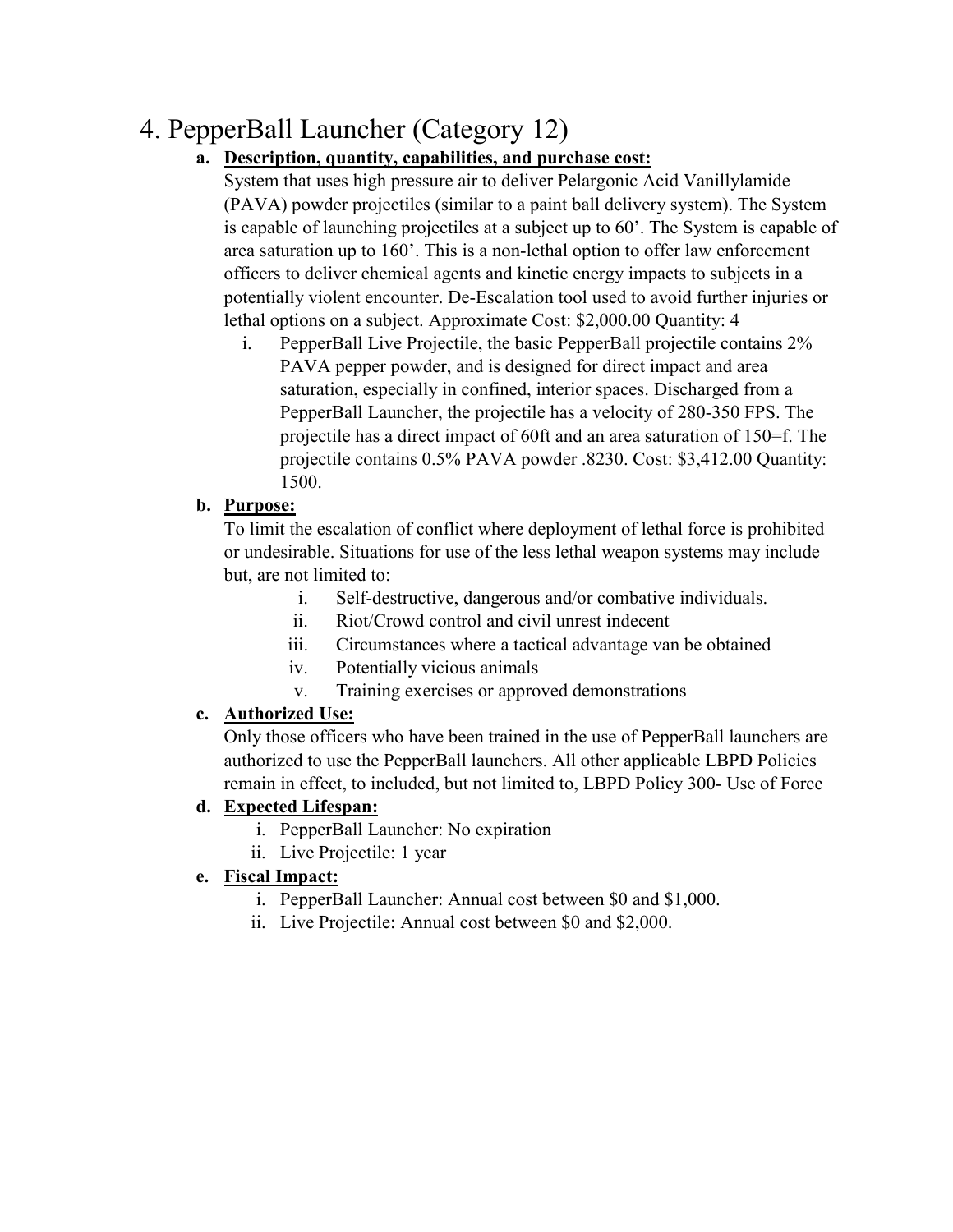# 5. Projectile Launch platforms and associated munitions (Category 14)

# **a. Description, quantity, capabilities, and purchase cost**:

Lewis Machine & Tool (LMT) Launcher approximate Cost: 4,000. Quantity: 3. The LMT 40mm launcher is not a firearm, but a less-lethal system that uses smokeless powder to deliver 40mm projectiles from a safe distance. The Less-Lethal launcher is capable of launching 40mm munitions at a subject up to 25 yards. The Less-Lethal launcher is a single launcher, which allows the officer to assess after every spent munition. Less-Lethal launcher does not have an expiration and will need to be serviced or replaced with the launcher fails or breaks. The 40mm munition is a direct impact spin stabilized smokeless sponge munition. The sponge baton munition is used as Less-Lethal weapon designed to de-escalate a potentially violent encounter. Approximate Cost: \$3,818 Quantity: 200

### **b. Purpose:**

To limit the escalation of conflict where lethal force is prohibited or undesirable.

### **c. Authorized Use**:

Situations for use of the less-lethal weapon system may include but are not limited to:

- i. Self-destructive, dangerous and/or combative individuals
- ii. Riot/crowd control and civil unrest incidents.
- iii. Circumstances where a tactical advantage can be obtained.
- iv. Potentially vicious animals.
- v. Training exercises or approved demonstrations. All other applicable LBPD Policies remain in effect, to include, but not limited to, LBPD Policy 300- Use of force.

### **d. Expected Lifespan:**

- i. 40mm Launcher- No expiration
- **e. Fiscal Impact:**
	- i. 40mm Sponge Round: Annual cost between \$0 and \$400.